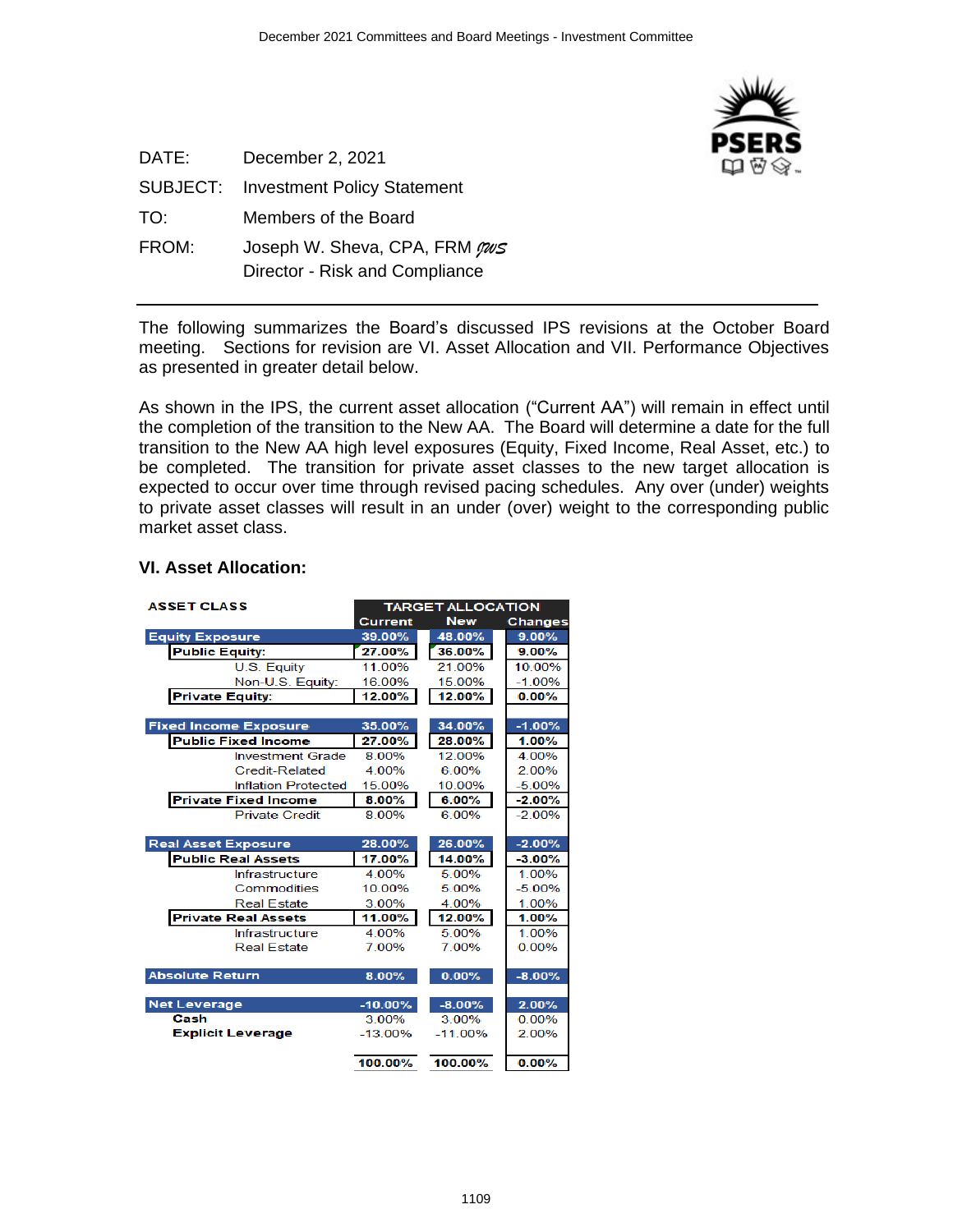## **VII. Performance Objectives**

The following are the changes to the Policy Benchmark.

The changes to the Target Asset Allocation noted above are shown at a higher level, useful in establishing tolerance bands for asset classes, while the Policy Benchmark has more granularity to clearly communicate the overarching return expectations, along with a significant amount of the risk appetite, of the Target Asset Allocation.

|                                                                                                  | <b>Benchmark Policy Weights</b> |            |           |
|--------------------------------------------------------------------------------------------------|---------------------------------|------------|-----------|
|                                                                                                  | <b>Current</b>                  | <b>New</b> | Change    |
| <b>Equity Exposure</b>                                                                           | 39.00%                          | 48.00%     | 9.00%     |
| <b>Public Equity:</b>                                                                            | 27.00%                          | 36.00%     | 9.00%     |
| S&P 500 TR Index (75%), S&P MidCap 400 TR Index (12.5%),<br>S&P Small Cap 600 TR Index (12.5%)   | 11.00%                          | 21.00%     | 10.00%    |
| MSCI ACWI ex USA IMI with Developed Market Currencies (25%<br>Hedged to USD) Net TR Index        | 12.50%                          | 0.00%      | $-12.50%$ |
| MSCI ACWI ex USA IMI with Developed Market Currencies (50%<br>Hedged to USD) Net TR Index        | 0.00%                           | 14.50%     | 14.50%    |
| MSCI Emerging Markets IMI Net TR Index                                                           | 3.50%                           | 0.50%      | $-3.00%$  |
| <b>Private Equity:</b>                                                                           | 12.00%                          | 12.00%     | 0.00%     |
| Burgiss TR, one-quarter lagged <sup>2</sup>                                                      | 12.00%                          | 12.00%     | 0.00%     |
| <b>Fixed Income Exposure</b>                                                                     | 35.00%                          | 34.00%     | $-1.00%$  |
| <b>Public Fixed Income:</b>                                                                      | 27.00%                          | 28.00%     | 1.00%     |
| <b>Investment Grade</b>                                                                          |                                 |            |           |
| Bloomberg Barclays US Aggregate Bond TR Index                                                    | 1.00%                           | 4.00%      | 3.00%     |
| Bloomberg Barclays GDP Global Aggregate Bond Developed<br>Market ex US TR Index (Hedged to USD)  | 0.00%                           | 0.00%      | 0.00%     |
| Bloomberg Barclays U.S. Long Treasury TR Index                                                   | 7.00%                           | 8.00%      | 1.00%     |
| <b>Credit-Related</b>                                                                            |                                 |            |           |
| J.P. Morgan GBI-EM Broad Diversified Index (34%), J.P. Morgan                                    |                                 |            |           |
| EMBI Global Diversified Index (33%), ICE BofAML EM Corporate<br>Plus Index (Hedged to USD) (33%) | 2.00%                           | 2.00%      | 0.00%     |
| Bloomberg Barclays US Corporate High Yield Bond Index                                            | 2.00%                           | 4.00%      | 2.00%     |
| <b>Inflation Protected</b>                                                                       |                                 |            |           |
| Bloomberg Barclays US Government Inflation-Linked Bond All                                       | 12.00%                          | 10.00%     | $-2.00%$  |
| <b>Maturities TR Index</b><br>Bloomberg Barclays World Government ex US Inflation-Linked         |                                 |            |           |
| Bond All Maturities TR Index (Hedged to USD)                                                     | 3.00%                           | 0.00%      | $-3.00%$  |
| <b>Private Fixed Income:</b>                                                                     | 8.00%                           | 6.00%      | $-2.00%$  |
| <b>Credit-Related</b>                                                                            |                                 |            |           |
| S&P LSTA Leveraged Loan TR Index + 200bps                                                        | 8.00%                           | 6.00%      | $-2.00%$  |